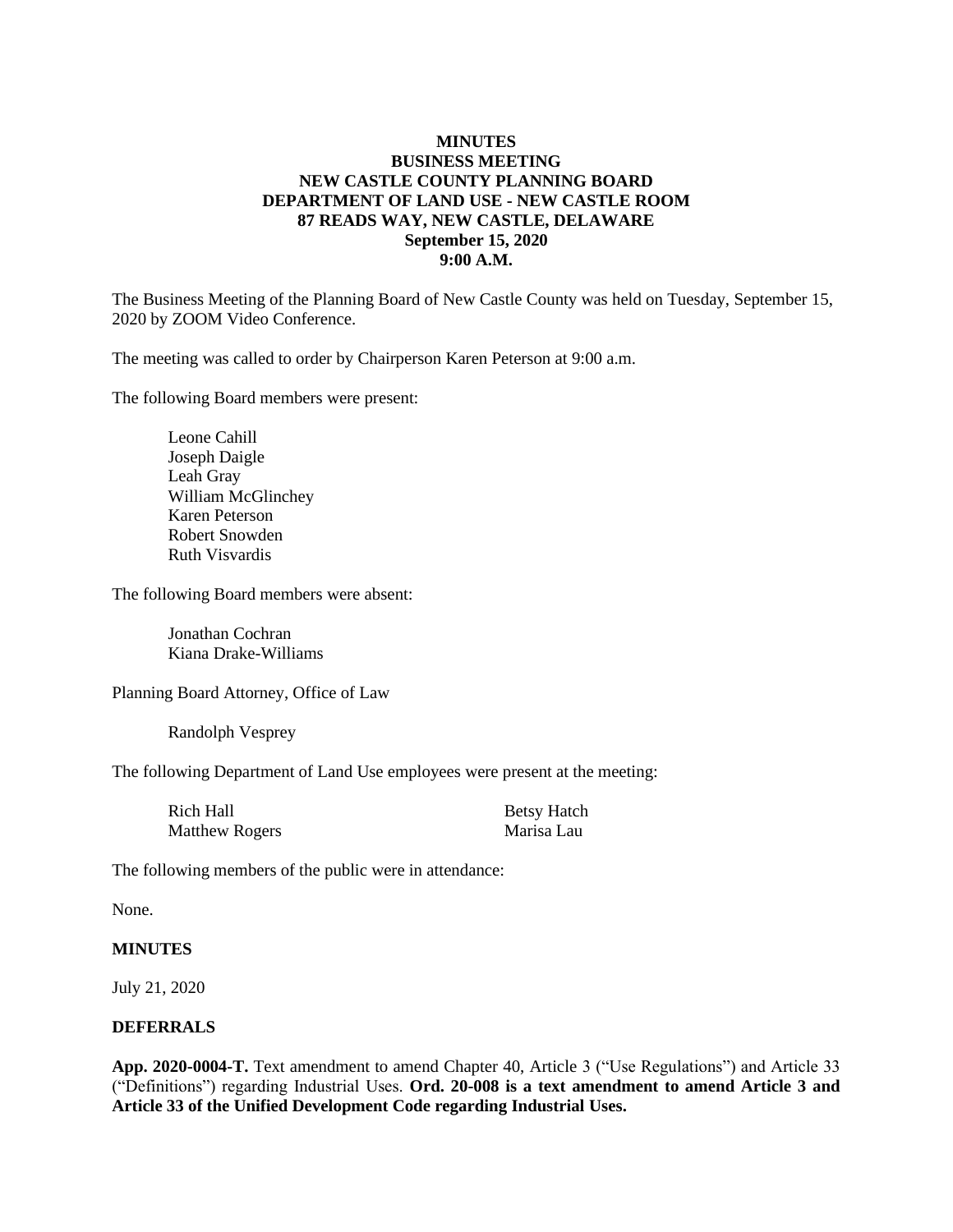#### **BUSINESS**

**App. 2020-0301-T (Ord.20-071).** Ordinance 20-071 is a text amendment to amend New Castle County Code, Chapter 40 (also known as the Unified Development Code or "UDC"), regarding Article 7 ("Transferable Development Rights And Bonuses"), Article 15 ("Historic Resources"), and Article 33 ("Definitions") regarding historic resources.

The Department of Land Use has considered the Standards for Text Amendment in Section 40.31.420 of the New Castle County Code and comments received from other agencies and the public. Based on this analysis, the Department recommends **CONDITIONAL APPROVAL** of Ordinance No. 20-071 with the condition that County Council consider incorporating the following comments from the State Historic Preservation Office:

- The term "archaeological examination" be revised to "archaeological investigation" for consistency.
- Clarification be added in provisions relating to recommended or required archaeological work regarding what point such work must occur during the land use process (e.g. prior to the completion of any ground disturbance per the direction of the Historic Review Board).
- Work must be completed by a Registered Professional Archaeologist.
- Archaeological investigations (of all Phases) must follow the Division of Historic and Cultural Affairs' guidelines for Archaeological Survey in Delaware.

At a business meeting held on September 15, 2020, the Planning Board considered the Department of Land Use recommendation. The Planning Board voted on a motion made by Mr. Snowden and seconded by Ms. Visvardis, to recommend **CONDITIONAL APPROVAL** of Ordinance No. 20-071 subject to the conditions made by the Department of Land Use. The motion PASSED by a **VOTE of 7-0-0-2** (YES: Daigle, Peterson, Snowden, Cahill-Krout, McGlinchey, Visvardis, NO: none; ABSTAIN: none; ABSENT: Drake-Williams, Cochran).

In discussion preceding the vote, the Board members offered the following comments:

Ms. Peterson inquired about Committee of 100 comments, noting the recommendation report addressed the "big-ticket" comments, but had some questions regarding the other minor comments. Ms. Peterson noted in particular, the Committee of 100 recommended that the Preservation Plan requirement of the proposed Division 40.15.300 be approved by the Preservation Planner rather than the Historic Review Board, citing a concern that three additional months would have to be added to the process due to the new requirement. Ms. Hatch, Preservation Planner, noted that the Preservation Plan requirement could be reviewed concurrently with the Historic Review Board at its initial hearing in order to avoid additional delay. Ms. Hatch noted that land development plans containing historic resources are already required to be reviewed by the Historic Review Board and that the Preservation Plan, if provided upfront, could be reviewed at that point.

Ms. Peterson commented that Committee of 100 stated in their comment letter that they felt it was appropriate to provide a third-party estimate for the maintenance of a resource without approval from the Department and without a guarantee. She noted that the Committee of 100 also recommended that comps be utilized instead of appraisals for an historic resource as that is what a realtor would do when listing a property for sale. Matt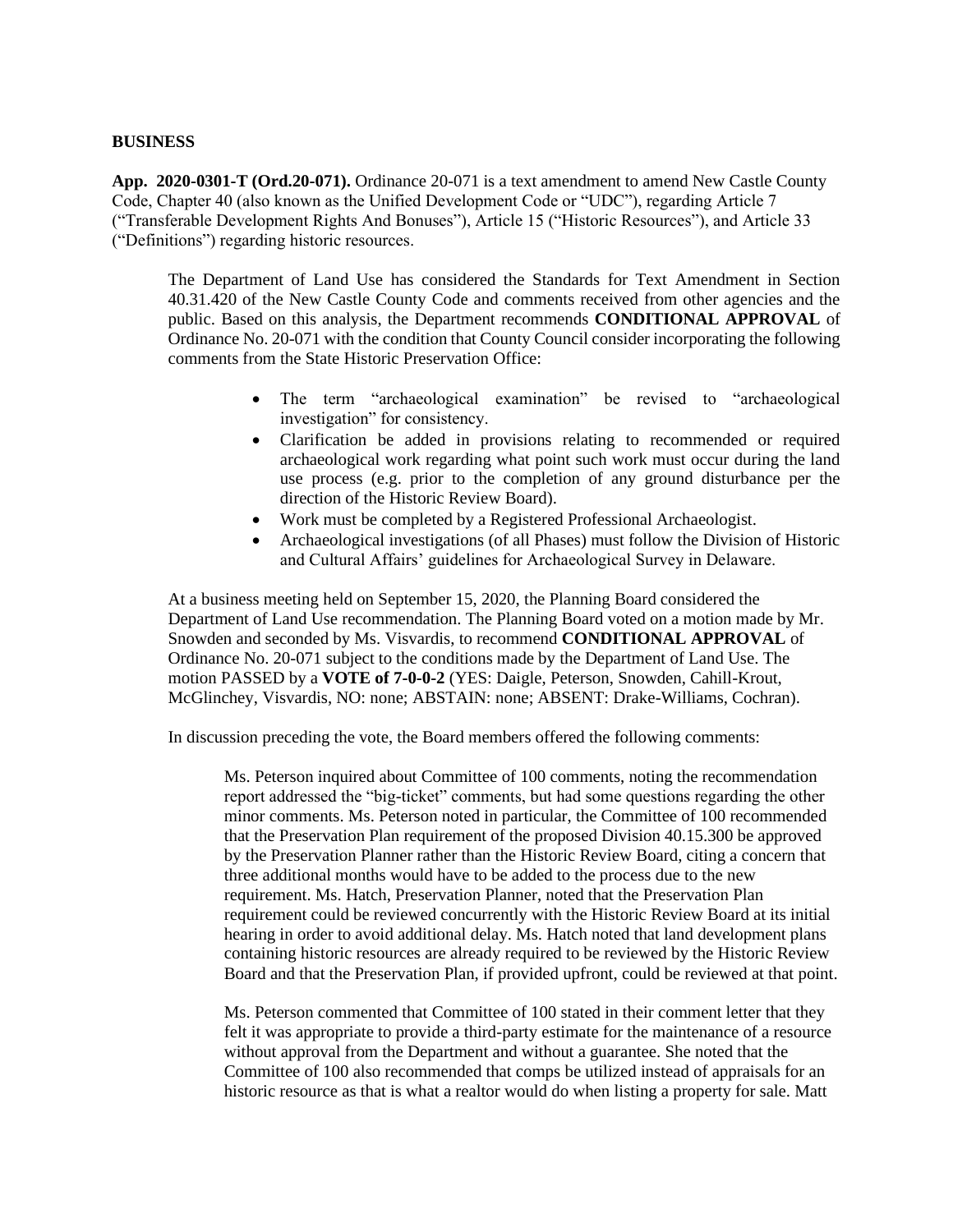Rogers, Planner III, noted that the Department already requires certified appraisals in the Unified Development Code for other situations, given that real estate comps can be largely inconsistent. He noted that the UDC does not define or reference the use of real estate agencies and that it would be an odd addition to the UDC, whereas a certified appraiser has qualified standards that they have to meet. Ms. Hatch further noted that the Committee of 100 had several comments about the language included in the proposed Section 40.15.160, which is existing code language that was adopted under the Demolition by Neglect ordinance, noting that it was relocated to the restructured Article 15 in Ordinance 20-071. Ms. Hatch stated that the Department has looked at several local historic preservation codes across the country and found that requiring an appraisal or real estate listing are not uncommon requirements when it comes to officially designated historic structures.

**App. 2020-0325-T (Ord.20-074).** Ordinance 20-074 is a text amendment to amend the New Castle County Code, Chapter 40 (also known as the Unified Development Code or "UDC"), Article 5 ("Site Capacity and Concurrency Calculations") regarding mezzanine space in site capacity calculations.

The Department has considered the Standards for Text Amendment in Section 40.31.420 of the New Castle County Code and comments received from the public and other agencies. Based on this analysis, the Department recommends **APPROVAL** of Ordinance 20-074.

At its business meeting held September 15, 2020 the Planning Board considered the recommendation offered by the Department of Land Use. On a motion by Ms. Cahill, and seconded by Mr. Daigle, the Board voted to recommend **APPROVAL** of Ordinance 20-074. The motion was adopted by a **vote of 7-0-0-2** (Yes: Cahill-Krout, Daigle, Gray, McGlinchey, Snowden, Visvardis, Peterson; No: none; Abstain: none; Absent: Cochran, Drake-Williams).

#### **REPORT OF COMMITTEES**

None.

## **REPORT OF GENERAL MANAGER**

Richard Hall, General Manager of the Department, informed the Board of several upcoming events related to the Comp Plan update and other planning studies. The fall workshops for NCC@2050 are underway and will lead into a forum in November. The previous night's workshop on Zoom focused on transportation, jobs, and the economy and had about 60-70 participants; the next workshop will address housing, community development and environmental justice issues. Additionally, there is a meeting with WILMAPCO tomorrow night on the Churchman's Crossing transportation study update. A meeting for the proposed final draft of the Southern New Castle County is also scheduled. As a reminder, the Comp Plan website (NCC2050.newcastlede.gov) has information about ways to participate and stay engaged with this process. The public can also stay updated via social media on Facebook or Instagram.

#### **REPORT OF CHAIRPERSON**

Karen Peterson, Board Chair, thanked Mr. Hall for keeping the Board apprised of Department activities. Following up on Mr. McGlinchey's comment regarding the Youth Planning Board at the July business meeting, she noted that they had found a way to engage those applicants who hadn't been selected for the program in the Comp Plan update. These participants would be part of a youth ambassador category. She also let Board members know that they would need to register online for the Churchman's Crossing